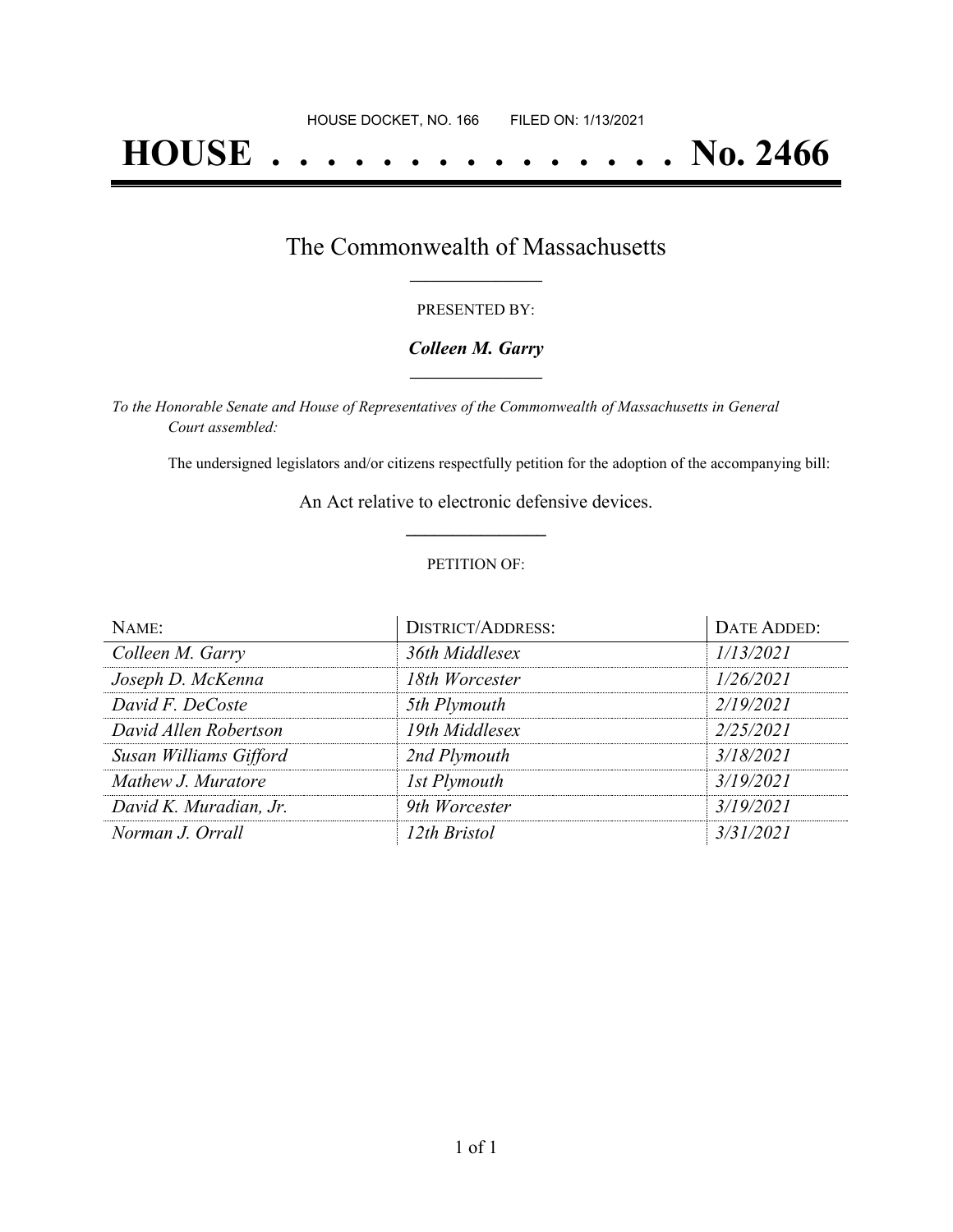## **HOUSE . . . . . . . . . . . . . . . No. 2466**

By Miss Garry of Dracut, a petition (accompanied by bill, House, No. 2466) of Colleen M. Garry and others relative to the defensive use of certain electronic devices. Public Safety and Homeland Security.

### [SIMILAR MATTER FILED IN PREVIOUS SESSION SEE HOUSE, NO. *2066* OF 2019-2020.]

## The Commonwealth of Massachusetts

**In the One Hundred and Ninety-Second General Court (2021-2022) \_\_\_\_\_\_\_\_\_\_\_\_\_\_\_**

**\_\_\_\_\_\_\_\_\_\_\_\_\_\_\_**

An Act relative to electronic defensive devices.

Be it enacted by the Senate and House of Representatives in General Court assembled, and by the authority *of the same, as follows:*

| $\mathbf{1}$   | SECTION 1. Section 4 of Chapter 123 of the Acts of 2018 is hereby repealed.                        |
|----------------|----------------------------------------------------------------------------------------------------|
| 2              | SECTION 2. The following definition of Chapter 123 of the Acts of 2018 is hereby                   |
| 3              | repealed.                                                                                          |
| $\overline{4}$ | "Stun gun", a portable device or weapon, regardless of whether it passes an electrical             |
| 5              | shock by means of a dart or projectile via a wire lead, from which an electrical current, impulse, |
| 6              | wave or beam that is designed to incapacitate temporarily, injure or kill may be directed.         |
| $\overline{7}$ | SECTION 3. Section 8 of Chapter 123 of the Acts of 2018 is hereby repealed.                        |
| 8              | SECTION 4. Section 13 of Chapter 123 of the Acts of 2018 is hereby repealed.                       |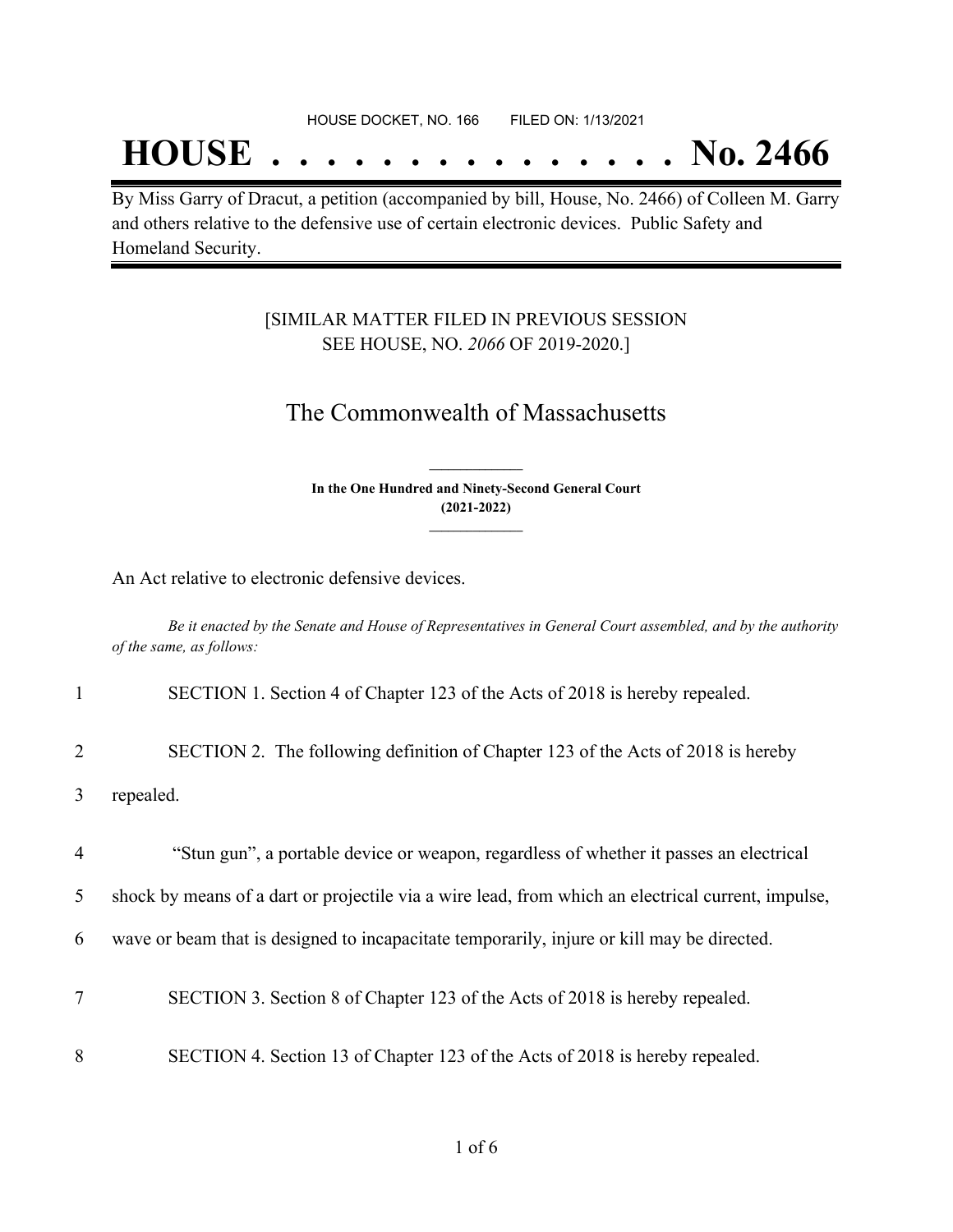| 9  | SECTION 5. Section 14 of Chapter 123 of the Acts of 2018 is hereby repealed.                        |
|----|-----------------------------------------------------------------------------------------------------|
| 10 | SECTION 6. Section 131J of Chapter 140 is hereby deleted in its entirety and replaced               |
| 11 | with the following:                                                                                 |
| 12 | (a) For the purposes of this section the following terms shall have the following                   |
| 13 | meanings:                                                                                           |
| 14 | "Electronic Dart Gun" shall mean any electrical defensive device designed primarily to              |
| 15 | momentarily stun, or temporarily immobilize, a person by passing an electrical shock to such        |
| 16 | person by means of a dart or projectile via a wire lead; commonly referred to as a TASER.           |
| 17 | "Electronic Stun Gun" shall mean any electrical handheld defensive device designed                  |
| 18 | primarily to momentarily stun, or temporarily immobilize a person, by passing an electrical         |
| 19 | shock to such person. Such device is designed to make direct contact in order to deploy a shock.    |
| 20 | "Prohibited Person" shall mean a person who:                                                        |
| 21 | (i) in a court of the commonwealth, has been convicted or adjudicated a youthful offender           |
| 22 | or delinquent child as defined in section 52 of chapter 119 for the commission of: (A) a felony;    |
| 23 | (B) a misdemeanor punishable by imprisonment for more than 2 years; (C) a violent crime as          |
| 24 | defined in section $121$ ; (D) a violation of a law regulating the use, possession, ownership,      |
| 25 | transfer, purchase, sale, lease, rental, receipt or transportation of weapons or ammunition for     |
| 26 | which a term of imprisonment may be imposed; or $(E)$ a violation of a law regulating the use,      |
| 27 | possession or sale of a controlled substance as defined in section 1 of chapter 94C including, but  |
| 28 | not limited to, a violation under said chapter 94C; provided, however, that except for the          |
| 29 | commission of a violent crime or a crime involving the trafficking of controlled substances, if the |
|    |                                                                                                     |

of 6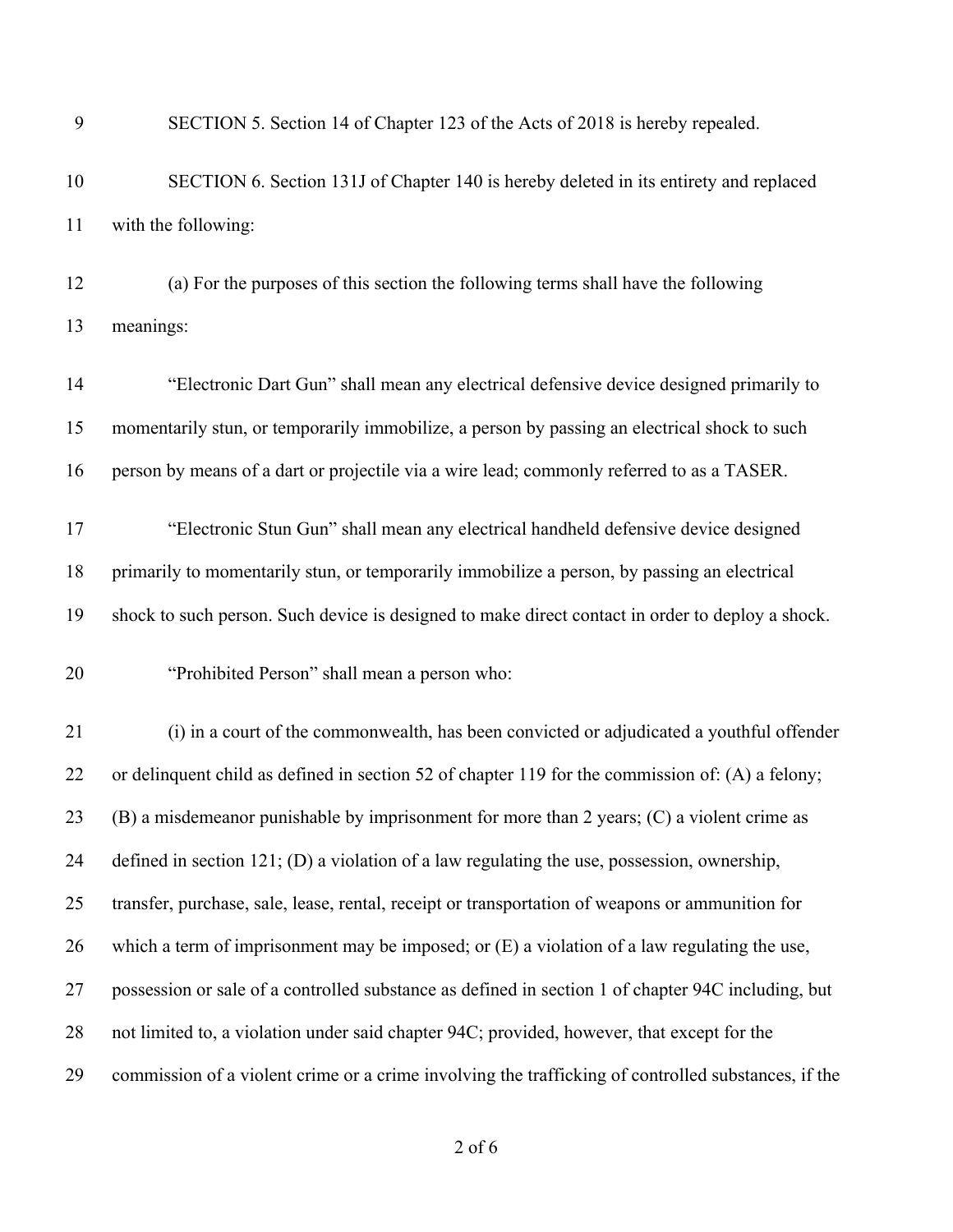person has been so convicted or adjudicated or released from confinement, probation or parole supervision for such conviction or adjudication, whichever occurs last, for 5 or more years immediately preceding the purchase or possession, that person may purchase or possess an electronic dart gun or electronic stun gun;

 (ii) in another state or federal jurisdiction, has been convicted or adjudicated a youthful offender or delinquent child for the commission of: (A) a felony; (B) a misdemeanor punishable by imprisonment for more than 2 years; (C) a violent crime as defined in section 121; (D) a violation of a law regulating the use, possession, ownership, transfer, purchase, sale, lease, rental, receipt or transportation of weapons or ammunition for which a term of imprisonment may be imposed; or (E) a violation of a law regulating the use, possession or sale of a controlled substance as defined in section 1 of chapter 94C; provided, however, that, except for the commission of a violent crime or a crime involving the trafficking of weapons or controlled substances, if the person has been so convicted or adjudicated or released from confinement, probation or parole supervision for such conviction or adjudication, whichever occurs last, for 5 or more years immediately preceding the purchase or possession and that applicant's right or ability to possess a rifle or shotgun has been fully restored in the jurisdiction wherein the subject conviction or adjudication was entered, then that person may purchase or possess an electronic dart gun or electronic stun gun;

 (iii) has been committed to any hospital or institution for mental illness unless the person obtains, prior to purchase or possession, an affidavit of a licensed physician or clinical psychologist attesting that such physician or psychologist is familiar with the applicant's mental illness and that in the physician's or psychologist's opinion the applicant is not disabled by such

of 6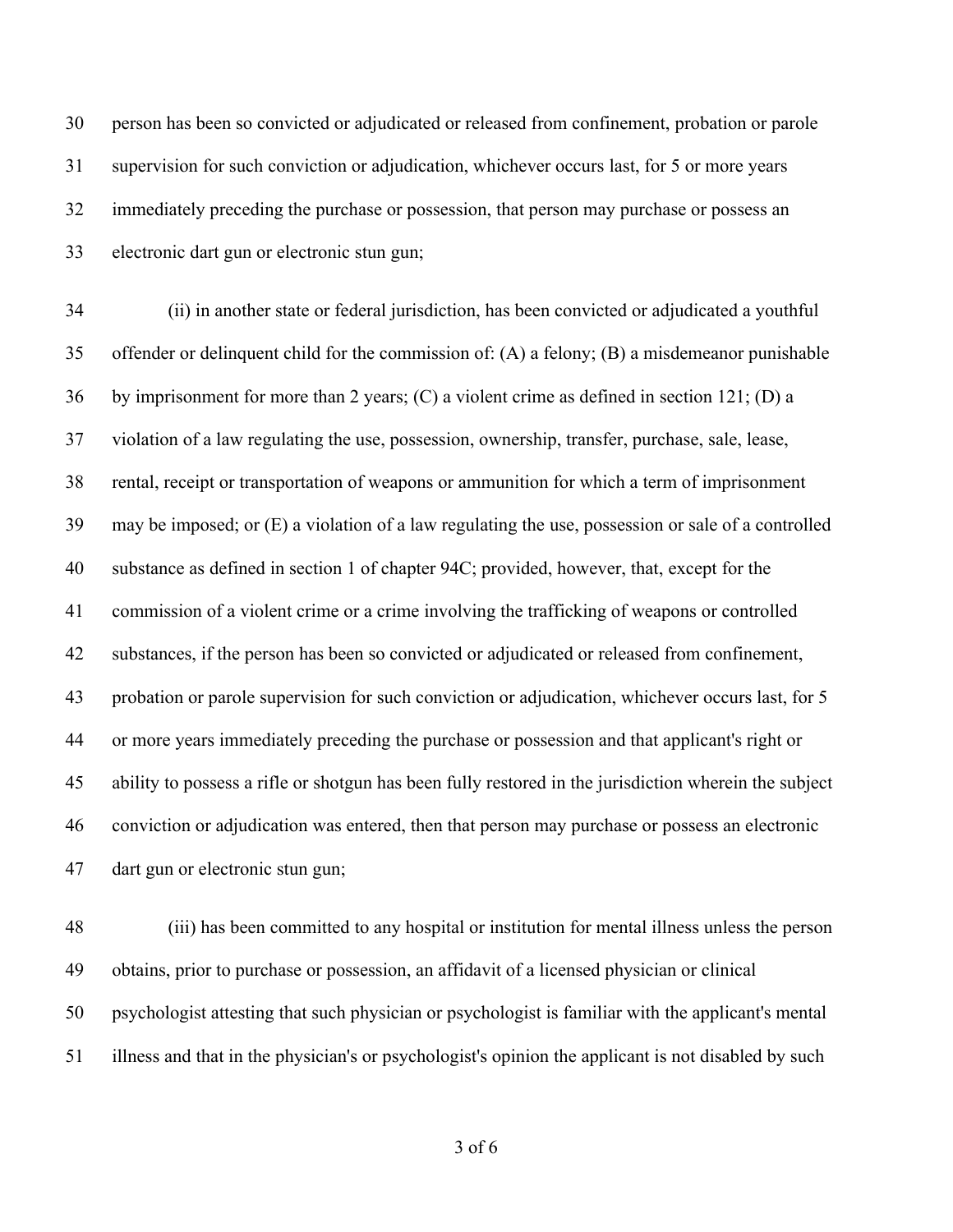an illness in a manner that shall prevent the applicant from possessing an electronic dart gun or electronic stun gun;

 (iv) is or has been in recovery from or committed based upon a finding that the person is a person with an alcohol use disorder or a substance use disorder or both unless a licensed physician or clinical psychologist deems such person to be in recovery from such condition, in which case, such person may purchase or possess an electronic dart gun or electronic stun gun after 5 years from the date of such confinement or recovery; provided, however, that prior to such purchase or possession of an electronic dart gun or electronic stun gun, the applicant shall submit an affidavit issued by a licensed physician or clinical psychologist attesting that such physician or psychologist knows the person's history of treatment and that in that physician's or psychologist's opinion the applicant is in recovery;

 (v) is an alien who does not maintain lawful permanent residency or is an alien not residing under a visa pursuant to 8 U.S.C ? 1101(a)(15)(U), or is an alien not residing under a 65 visa pursuant to 8 U.S.C. 1154(a)(1)(B)(ii)(I) or is an alien not residing under a visa pursuant to 66 8 U.S.C. 1101(a)(15)(T)(i)(I)?(IV);

 (vi) is currently subject to: (1) an order for suspension or surrender issued pursuant to section 3B or 3C of chapter 209A or section 7 of chapter 258E; or (2) a permanent or temporary protection order issued pursuant to chapter 209A or section 7 of chapter 258E; or

 (vii) is currently the subject of an outstanding arrest warrant in any state or federal jurisdiction.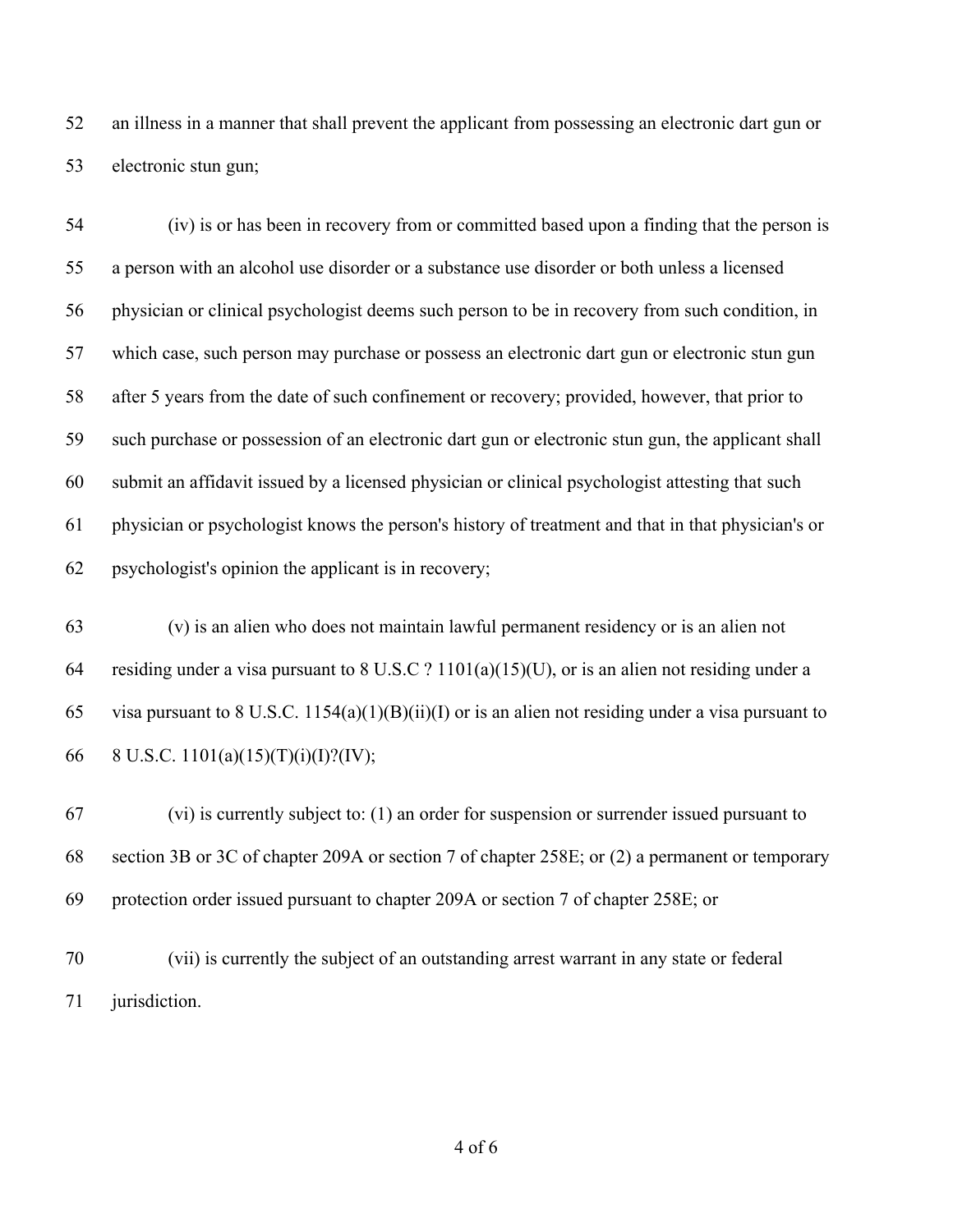(b) It shall be lawful for any person aged 21 years or older, who is not a prohibited person, to possess, purchase, carry, transfer, or otherwise utilize for defensive purposes an electronic dart gun as defined in this section.

 (c) It shall be lawful for any person aged 18 years or older, who is not a prohibited person, to possess, purchase, carry, transfer, or otherwise utilize for defensive purposes an electronic stun gun as defined in this section. No special permit, license or other conditions shall be required.

 (d) Whoever purchases or possesses an electronic dart gun or electronic stun gun in violation of this section shall be punished by a fine of not more than \$1,000 or by imprisonment in a house of correction for not more than 2 years or both such fine and imprisonment.

 (e) Whoever, not being licensed as provided in section 122B, sells an electronic dart gun or electronic stun gun shall be punished by a fine of not more than \$1,000 or by imprisonment in a house of correction for not more than 2 years.

 (f) Whoever sells an electronic dart gun or electronic stun gun to a person younger than 18 years of age shall be punished by a fine of not more than \$300.

 (g) The following shall be exempt from this section (1) a federal, state or municipal law enforcement officer, or member of a special reaction team in a state prison or designated special operations or tactical team in a county correctional facility, acting in the discharge of his official duties who has completed a training course approved by the secretary of public safety in the use of such a devise or weapon designed to incapacitate temporarily; or (2) a supplier of such devices or weapons designed to incapacitate temporarily, if possession of the device or weapon is necessary to the supply or sale of the device or weapon within the scope of such sale or supply

of 6